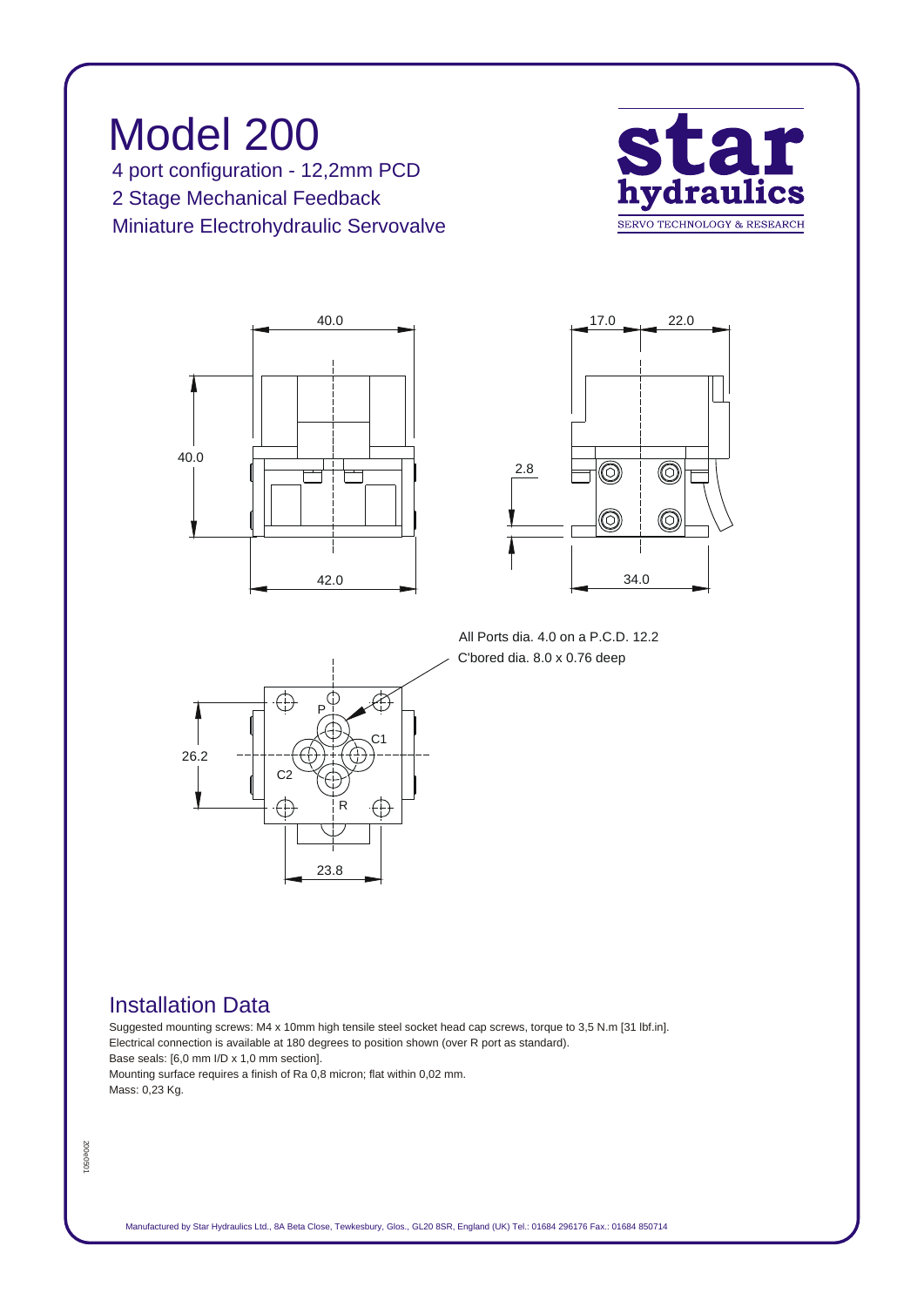## *Technical Specification*

| Threshold                                                                 | < 0.5% without dither                                                     |
|---------------------------------------------------------------------------|---------------------------------------------------------------------------|
| <b>Hysteresis</b>                                                         | < 3,0% without dither                                                     |
| Null bias                                                                 | $< 2.0\%$                                                                 |
| Null shift with<br>40°C temperature change<br>80% to 110% pressure change | $< 2.0\%$<br>$< 2.0\%$                                                    |
| Pressure gain                                                             | >30% supply pressure for 1% rated input signal,<br>can be as high as 100% |
| Supply pressure<br>minimum recommended<br>maximum continuous              | 15 bar<br>210 bar (standard)                                              |
| Proof pressure<br>at pressure port<br>at return port                      | 150% max supply pressure<br>100% max supply pressure                      |
| Burst pressure return port open                                           | 250% max supply pressure                                                  |
| External leakage                                                          | zero                                                                      |
| Operating temperature range                                               | -20 $^{\circ}$ C to +130 $^{\circ}$ C                                     |
| Fluid                                                                     | Petroleum based mineral oil<br>10 to 110 cSt at 38°C                      |
| Seal material                                                             | Fluorocarbon<br>other materials on request                                |
| Supply filtration recommended                                             | 15 micron absolute or better (Beta 15 > 75)                               |



*200e0501*

200e0501

*Figure 1*

*The nominal rated flow of a servovalve is the load flow under conditions of 100% electrical input and 70 bar total valve pressure drop. The load flow pressure characteristic closely approximates the theoretical square-root relationship of a sharp edged orifice (figure 1).*

*The flow tolerance for standard servovalves is ±10% of the nominal rated flow at ±100% input signal. Flow gain at null is determined by the relationship of the spool and bushing metering edges and may vary with standard production toleran ces, flow gain in the region of ±5% rated current from null may range from 50% to 200% of the nominal flow gain (figure 2).*

*The null leakage comprises of both pilot stage flow (tare leakage) and the second stage null leakage (table 1).*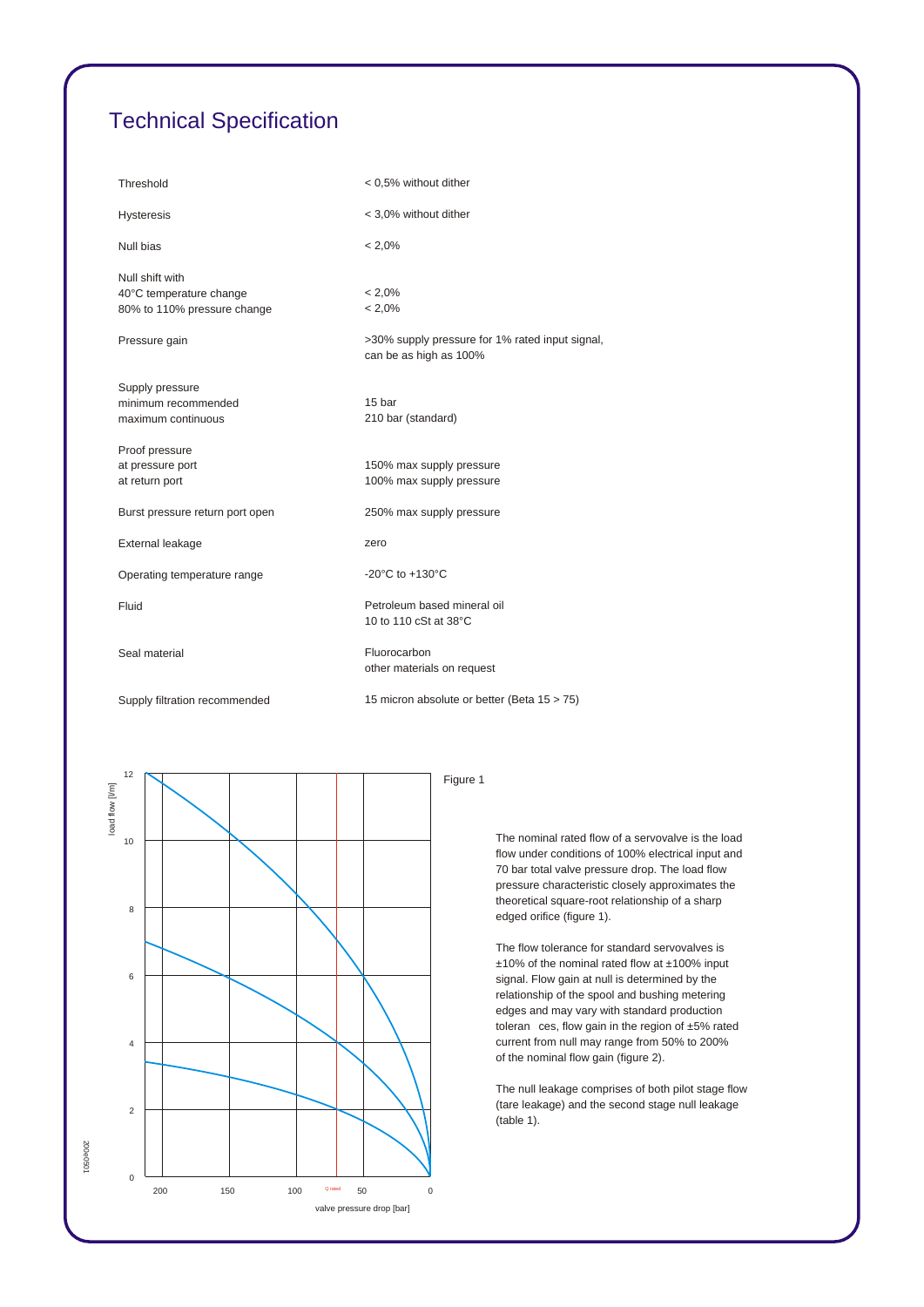

| Nominal flow ratings<br>at 70 bar differential<br>[1/min] | Null leakage<br>140 bar supply<br>[1/min] |
|-----------------------------------------------------------|-------------------------------------------|
|                                                           | 0,5                                       |
|                                                           | 0,5                                       |
|                                                           | 0,6                                       |

## *Electrical Characteristics*

| Coil Specification                           |                                 |                          | Series                                                               |                          | Parallel                         |  |
|----------------------------------------------|---------------------------------|--------------------------|----------------------------------------------------------------------|--------------------------|----------------------------------|--|
| Differential<br><b>Rated Current</b><br>[mA] | Resistance<br>per coil<br>[ohm] | Rated<br>Current<br>[mA] | Effective<br>Resistance<br>[ohm]                                     | Rated<br>Current<br>[mA] | Effective<br>Resistance<br>[ohm] |  |
| 10                                           | 1000                            | 5                        | 2000                                                                 | 10                       | 500                              |  |
| 15                                           |                                 |                          | The followizon are by special order only consult factory for details | 15                       | 100                              |  |
| 20                                           | 1200                            | 10                       | 2400                                                                 | 20                       | 600                              |  |
| 30                                           | 300                             | 15                       | 600                                                                  | 30                       | 150                              |  |
| 30                                           | 800                             | 15                       | 1600                                                                 | 30                       | 400                              |  |
| 40                                           | 80                              | 20                       | 160                                                                  | 40                       | 40                               |  |
| 60                                           | 40                              | 30                       | 80                                                                   | 60                       | 20                               |  |
| 80                                           | 22                              | 40                       | 44                                                                   | 80                       | 11                               |  |
| 100                                          | 27                              | 50                       | 54                                                                   | 100                      | 13,5                             |  |
| 200                                          | 22                              | 100                      | 44                                                                   | 200                      | 11                               |  |
| 400                                          | 22                              | 200                      | 44                                                                   | 400                      | 11                               |  |

*Coil ratings are specified in terms of the differential rated current [mA] and the resistance per coil [ohm]*

*External connections for standard polarity (flow out of C2) are:-*

*Parallel coil configuration: link A to C & B to D : A & C -ve, B & D +ve*

*Series coil configuration: A & D linked : B +ve, C -ve*